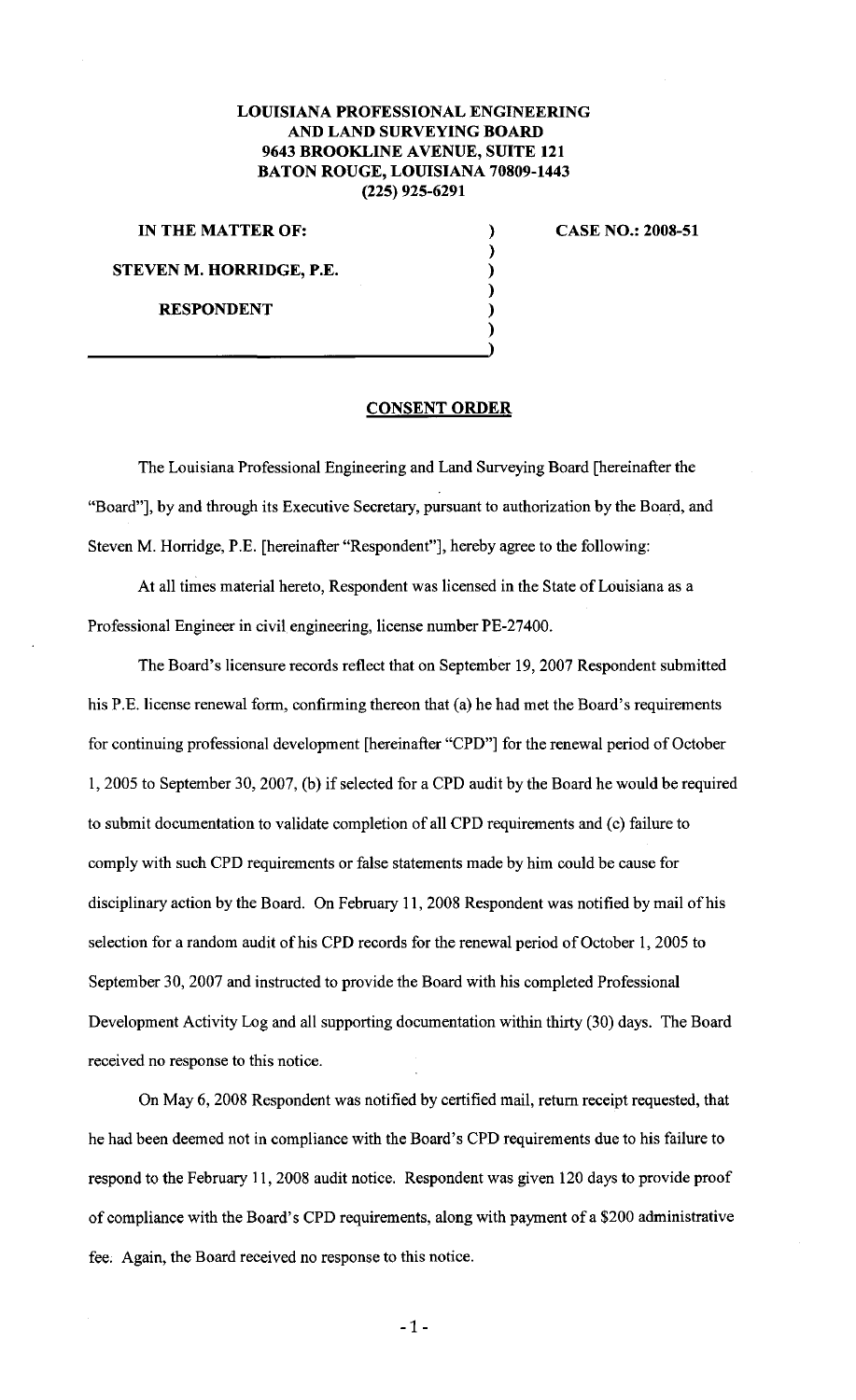La. R.S. 37:698(A)(6), *to wit* LAC Title 46:LX1§3117 and 3119, provide for the audit of CPD records and provide that a licensee who fails to submit proof of CPD compliance in response to an audit shall be deemed not in compliance with the Board's CPD requirements. The referenced Board rules also provide that a licensee who is deemed not in compliance shall be so notified and shall have 120 days to satisfy the Board's CPD requirements or be subject to disciplinary action. La. R.S. 37:698(H) permits the Board to take disciplinary action against persons who violate La. R.S. 37:698(A)(6), *to wit* LAC Title 46:LXI§3117 and 3119, upon a finding of guilt following the preferral of charges, notice and hearing and a majority vote of its entire membership authorized to participate in the proceeding. La. R.S. 37:698(A)(6) and (H) and LAC Title 46:LX1§3117 and 3119 were in effect at all times material hereto.

By letter dated November 5, 2008 the Board gave notice to Respondent that it was considering the preferral of charges against Respondent on the grounds that he may have violated La. R.S. 37:698(A)(6), *to wit* LAC Title 46:LXI§3117 and 3119, relative to the failure to comply with the CPD requirements of the Board.

On November 19,2008, the Board received by fax Respondent's completed Professional Development Activity Log and supporting documentation for the renewal period of October 1, 2005 to September 30, 2007.

Wishing to dispense with the need for further disciplinary action and to conclude the instant proceeding without further delay and expense, for the purpose of this proceeding only, Respondent and the Board do hereby enter into this Consent Order, in which Respondent of his own free will consents to the issuance of a Consent Order by the Board, wherein Respondent agrees to (a) pay a fine of two hundred (\$200.00) dollars, (b) pay an administrative fee of two hundred (\$200.00) dollars, (c) pay administrative costs of two hundred thirty-five and 59/100 (\$235.59) dollars, (d) successfully complete the Board's online Louisiana Laws and Rules Examination and (e) the publication of this Consent Order on the Board's website and a summary of this matter in the Board's official journal, the Louisiana Engineer and Surveyor Journal, and the reporting of this matter to the National Council of Examiners for Engineering and Surveying (NCEES), identifying Respondent by name.

Respondent admits to violations of the referenced statutes and/or rules regarding the CPD requirements of the Board. Respondent acknowledges awareness of said laws and/or rules and states that he will comply with all applicable laws and rules henceforth. Respondent has been

-2-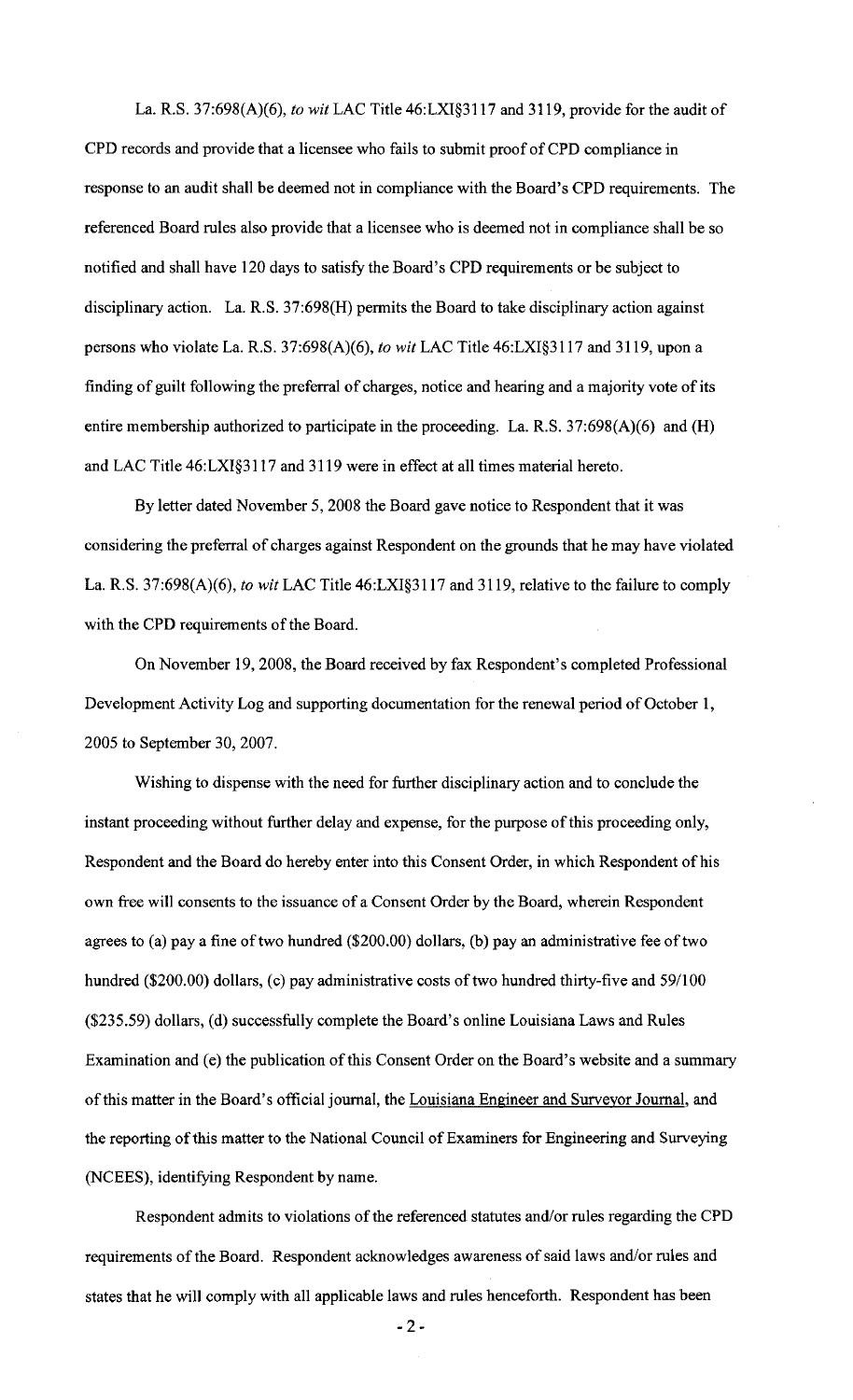advised of his right to be represented by counsel before the Board and/or to appear at any hearing personally or by counsel and present witnesses and evidence in his own behalf, and he hereby waives this right and his right to appeal; and he states affirmatively that he has been afforded all administrative remedies due him under the law.

Therefore, in consideration of the foregoing and by his signing this Consent Order, Respondent does hereby waive his right to a hearing before the Board, to the presenting of evidence and witnesses in his behalf, to Findings of Fact and Conclusions of Law in this case, and to judicial review of this Consent Order.

Respondent hereby represents (a) that he fully understands the meaning and intent of this Consent Order, including but not limited to its final and binding effect, (b) that he has voluntarily entered into this Consent Order and that no other promise or agreement of any kind has been made to or with him by any person whatsoever to cause the execution of this instrument and (c) that the sanctions set forth in this Consent Order do not prevent the Board from taking further disciplinary or enforcement action against Respondent on matters not specifically addressed in this Consent Order.

WHEREFORE, the Louisiana Professional Engineering and Land Surveying Board and Respondent agree that:

I. Respondent shall pay a fine of two hundred (\$200.00) dollars, which shall be tendered to the Board by certified check payable to the Board, due upon the signing of this Consent Order; and

2. Respondent shall pay an administrative fee of two hundred (\$200.00) dollars, which shall be tendered to the Board by certified check payable to the Board, due upon the signing of this Consent Order; and

3. Respondent shall pay administrative costs of two hundred thirty-five and 59/100 (\$235.59) dollars, which shall be tendered to the Board by certified check payable to the Board, due upon the signing of this Consent Order; and

4. Respondent shall successfully complete the Board's online Louisiana Laws and Rules Examination with a score of 90% or higher and return it to the Board within sixty (60) days of the effective date of this Consent Order; and

5. This Consent Order shall be published on the Board's website and a summary of this matter shall be printed in the official journal of the Board, the Louisiana Engineer and

-3-